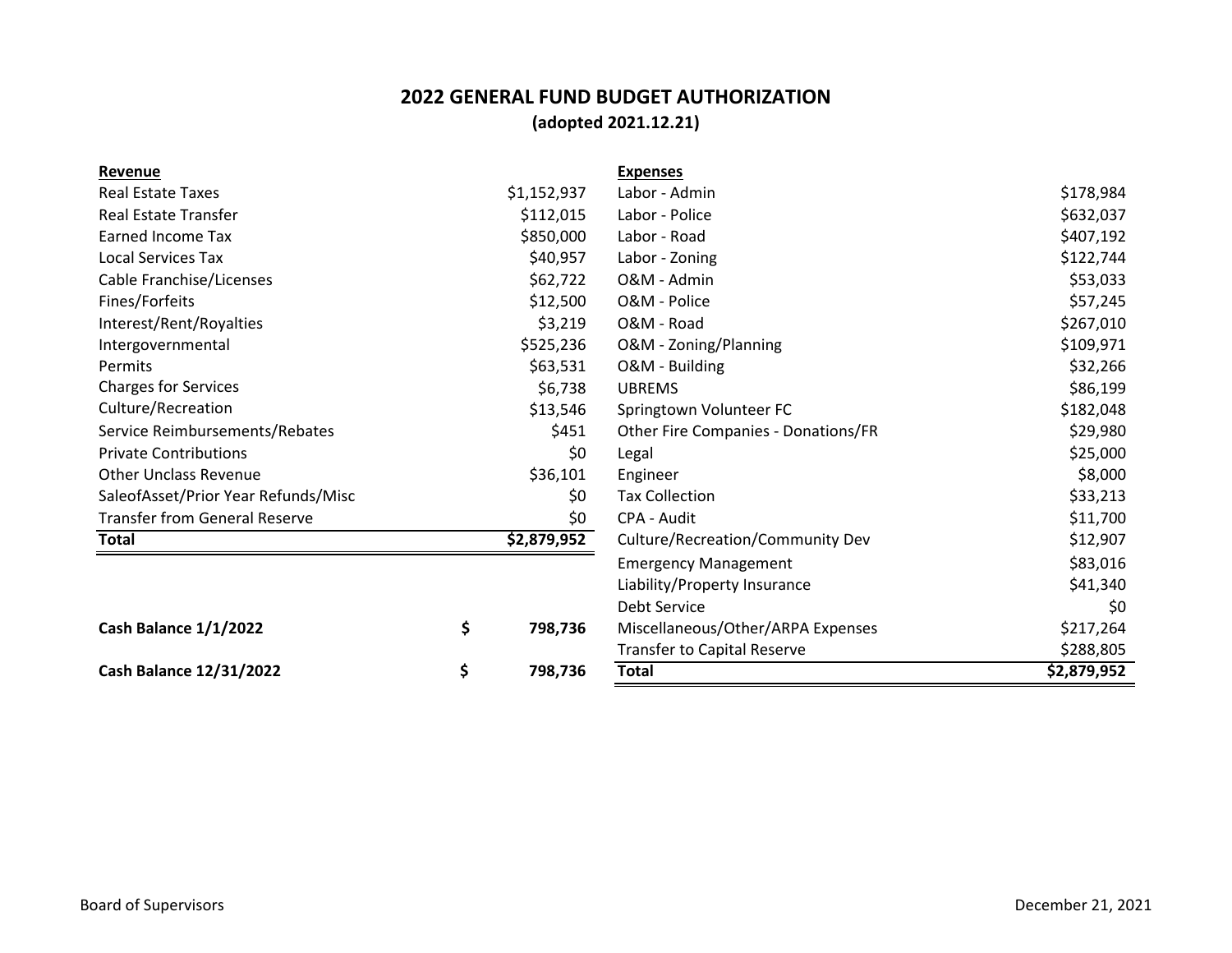#### **2022 LIQUID FUELS & CAPITAL RESERVE BUDGET AUTHORIZATION (adopted 2021.12.21)**

| <b>Liquid Fuels Revenue</b>    |               | <b>Capital Reserve Revenue</b>                      |               |
|--------------------------------|---------------|-----------------------------------------------------|---------------|
| <b>State Allocation</b>        | 270,377       | <b>Transfer from General Fund</b>                   | \$294,470     |
| Turnback                       | 2,120         | Interest/Investment Income                          | \$571         |
| Interest                       | \$550         | Sale of Equipment                                   | \$11,800      |
| <b>Total</b>                   | \$273,047     | <b>Total</b>                                        | \$306,841     |
| <b>Liquid Fuels Expenses</b>   |               | <b>Capital Reserve Expenses</b>                     |               |
| Snow Removal                   | \$50,000      | ROAD - Dump - #1 GMC C8500                          | \$150,307     |
| Oil & Chip Maintenance         | \$200,000     | ROAD - Equipment - John Deere 401G Backhoe          | \$151,381     |
| Road Paving                    | \$100,000     | POLICE - Hardware - Police Server                   | \$13,420      |
|                                |               | POLICE - Vehicle - Cradlepoint #3                   | \$2,684       |
|                                |               | POLICE - Vehicle - Cradlepoint #1                   | \$2,684       |
|                                |               | POLICE - Vehicle - #3 Patrol w/MDT (2016 F-150)     | \$27,000      |
| <b>Total</b>                   | \$350,000     | ADMIN - Hardware - Admin Asst/Permits Desktop       | \$2,362       |
|                                |               | ADMIN - Comprehensive Plan                          | \$50,000      |
| Cash Balance 1/1/2022          | \$<br>335,227 | <b>BUILDING - Road Garage Doorway Raising (2ea)</b> | \$16,104      |
| <b>Cash Balance 12/31/2022</b> | \$<br>258,274 | <b>Total</b>                                        | \$415,942     |
|                                |               | Cash Balance 1/1/2022                               | \$<br>396,620 |
|                                |               | <b>Cash Balance 12/31/2022</b>                      | \$<br>287,519 |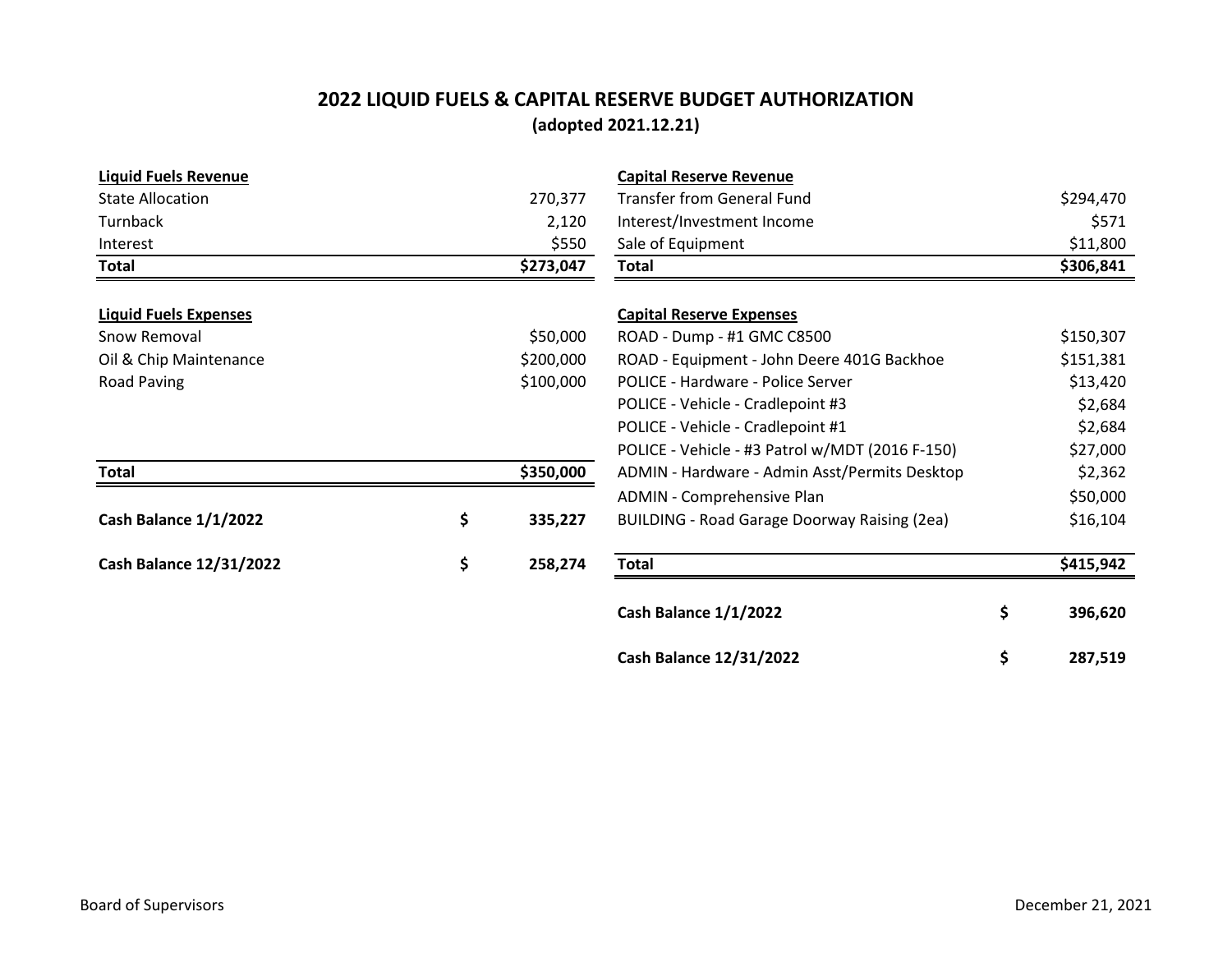#### **GENERAL FUND REVENUE** 2022 Budget

|                                      | 2022 BUDGET    |
|--------------------------------------|----------------|
| <b>300 - TAXES</b>                   |                |
| <b>301 REAL PROPERTY TAXES</b>       |                |
| 301.100 Real Est Tax-Current         | 1,132,937      |
| 301.400 Real Est Tax-Delinquent      | 20,000         |
| 301.620 Act 319 Rollback             | $\overline{0}$ |
| <b>Total 301 REAL PROPERTY TAXES</b> | 1,152,937      |
| 310 LOCAL TAX(ACT511) TAXES          |                |
| 310.100 Realty Transfer Tax          | 112,015        |
| 310.200 Earned Income Tax            | 850,000        |
|                                      |                |
|                                      |                |
| 310.400 Local Services Tax           | 40,957         |
| Total 310 LOCAL TAX(ACT511) TAXES    | 1,002,972      |
| <b>Total 300 - TAXES</b>             | 2,155,909      |
|                                      |                |
| 320 - LICENSES & PERMITS             |                |
| 321.000 Busines License/Permit       | 1,000          |
| 321.800 Cable TV Franchise Fees      | 61,722         |
| Total 320 - LICENSES & PERMITS       | 62,722         |
|                                      |                |
| <b>330 - FINES &amp; FORFEITS</b>    |                |
| 331.000 Local/State Fines            | 11,500         |
| 331.120 Ordinance Violations         | 1,000          |
| Total 330 - FINES & FORFEITS         | 12,500         |
|                                      |                |
| 340 - INTEREST/RENT/ROYALTIES        |                |
|                                      |                |
| 341.010 Interest from Checking       | 2.000          |
| 341.020 Interest from Savings        | 250            |
| 341.030 Interest on CDs              | 469            |
| 341.040 Interest from Other Funds    | 500            |
| 342.000 Rent & Royalties             | $\overline{0}$ |
| Total 340 - INTEREST/RENT/ROYALTIES  | 3,219          |
|                                      |                |
| 350 - INTERGOVERNMENT REVENUES       |                |
| 352.530 COVID Relief                 | 263,400        |
| 354.120 FEMA                         | 80,000         |
| 354.150 Recycling Grant Revenue      | 9,500          |
| 355.010 Public Utility Tax           | 2,402          |
| 355.040 Beverage Licenses            | 600            |
| 355.050 Mun Pension Sys St Aid       | 76,757         |
| 355.070 Foreign Fire Relief Tax      | 38,703         |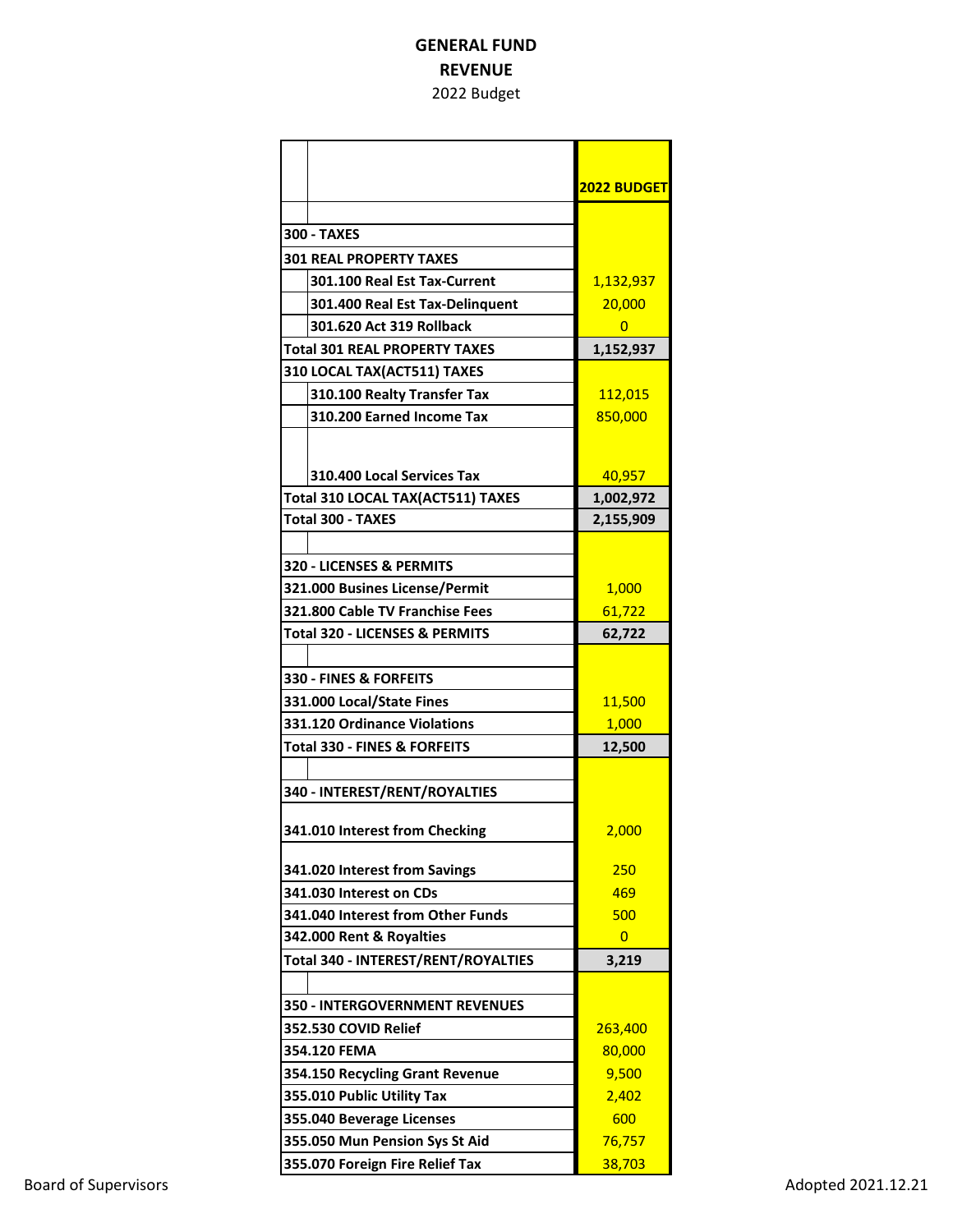#### **GENERAL FUND REVENUE** 2022 Budget

|                                             | 2022 BUDGET    |
|---------------------------------------------|----------------|
| 357.030 Highways & Streets                  | 53,874         |
| <b>Total 350 - INTERGOVERNMENT REVENUES</b> | 525,236        |
|                                             |                |
| 360/364 - CHARGES FOR SERVICES              |                |
| 361.300 Planning/SALDO Fees                 | 1,700          |
| 361.340 Hearing Fees                        | 1,871          |
| 361.500 Publications                        |                |
| 361.700 Copies/Faxes                        | 96             |
| 361.740 Postage                             | 3              |
| 361.800 Notary Fee                          | $\Omega$       |
| 362.100 Police Services/Reports             | 2,698          |
| 362.400 Permits/Zoning Apps                 | 63,531         |
| <b>363.055 Purchased Services</b>           |                |
| 363.600 Road Dept - Misc                    | 370            |
| 364.500 Recycling - Paper                   |                |
| Total 360/364 - CHARGES FOR SERVICES        | 70,269         |
|                                             |                |
| <b>367 - CULTURE/RECREATION</b>             |                |
| 367.210 Community Day                       | 3,624          |
| 367.220 Comm Day Silent Auction             | 1,390          |
| 367.300 EAC                                 | 311            |
| 367.320 EAC - Tire Recycling                | 1,928          |
| 367.330 EAC - Electronics Recycling         | 793            |
| 367.375 Park & Recreation                   | 500            |
| 367.376 Park & Recreation Maintenance       | 5,000          |
| <b>Total 367 - CULTURE/RECREATION</b>       | 13,546         |
|                                             |                |
| 380/389 - MISCELLANEOUS REVENUE             |                |
| <b>380 MISCELLANEOUS REVENUE</b>            |                |
| 380.100 Miscellaneous                       | 101            |
| 380.200 Local Police Serv Reimburse         | $\overline{0}$ |
| <b>380.201 Police Cost Reimbursement</b>    | 200            |
| 380.300 PLGIT Card Rebate                   | <b>150</b>     |
| Total 380 MISCELLANEOUS REVENUE             | 451            |
| <b>387 PRIVATE CONTRIBUTIONS</b>            |                |
| 387.100 Priv. Contrib to Police             | $\Omega$       |
| 387.200 Grants/Private Donation             | $\Omega$       |
| 387.400 Tax Collector Contributions         |                |
| Total 387 PRIVATE CONTRIBUTIONS             | 0              |
| 389 ALL OTHER UNCLASS OPER REV              |                |
| 389.000 Other Unclass Reimbursement R       | 4,764          |
| 389.010 Medical Reimbursement               | $\overline{0}$ |
| 389.020 WC Reimbursement                    | 24,747         |
|                                             |                |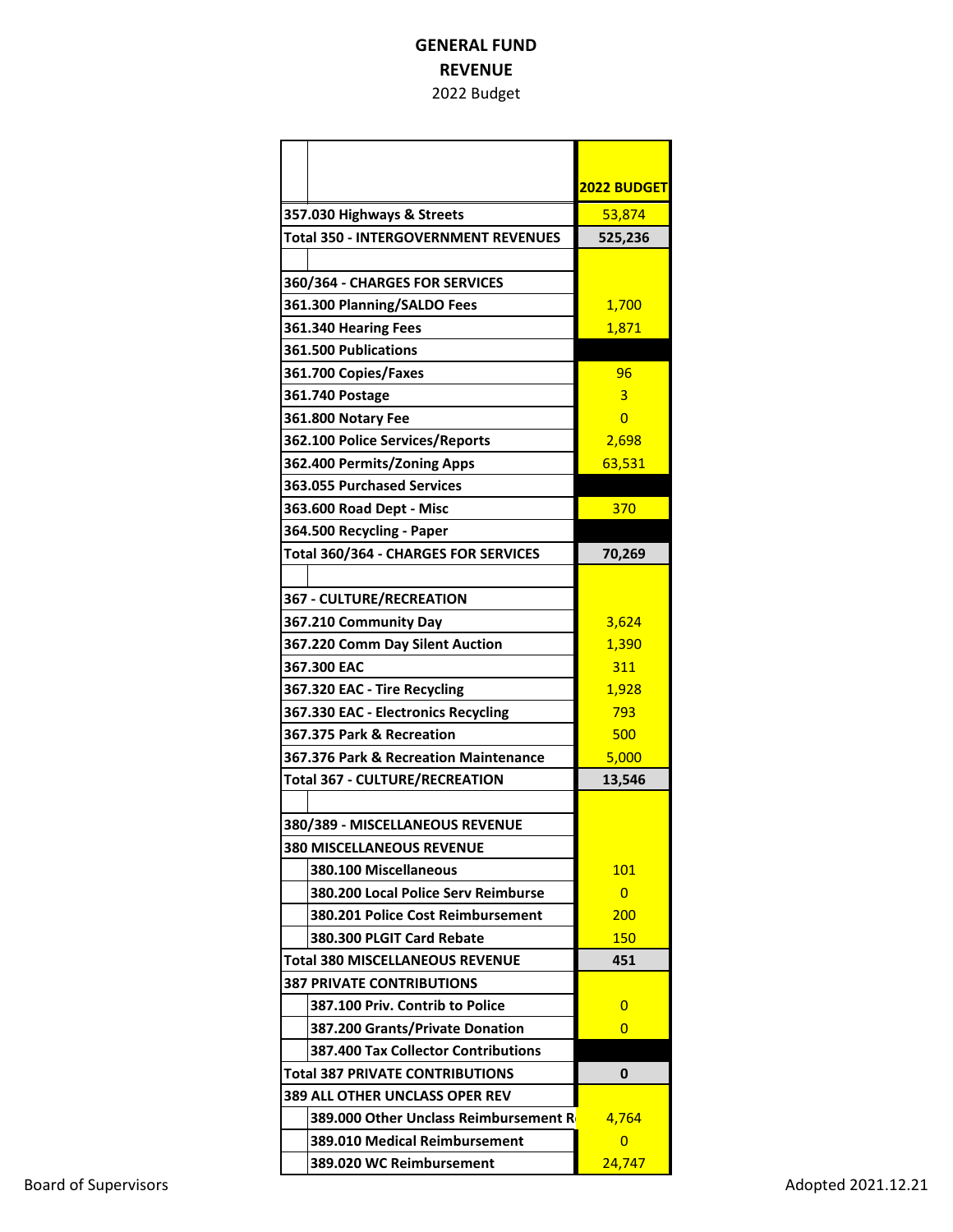#### **GENERAL FUND REVENUE** 2022 Budget

|                                              | <b>2022 BUDGET</b> |
|----------------------------------------------|--------------------|
| 389.030 Unemployment Comp Div                | 69                 |
| 389.040 Prop/Liab Reimbursement              | 6,521              |
| 389.100 Insurance - Vehicle                  | $\Omega$           |
| <b>Total 389 ALL OTHER UNCLASS OPER REV</b>  | 36,101             |
| Total 380/389 - MISCELLANEOUS REVENUE        | 36,552             |
|                                              |                    |
| 391/395 - OTHER SOURCES                      |                    |
| <b>Loan Proceeds</b>                         | O                  |
| 391.010 Sale/Gen Fixed Asset                 | n                  |
| 392.000 Interfund Transfer                   | O                  |
| 392.300 Transfer from Capital Reserve        | $\Omega$           |
| 395 REFUND PRIOR YR EXPENDITURE              |                    |
| 395,000 Refund of Prior Year Ex              | O                  |
| 395.020 Prior Year WC Dividend               | $\Omega$           |
| 395.030 Prior Year Income                    | $\Omega$           |
| <b>Total 395 REFUND PRIOR YR EXPENDITURE</b> | $\mathbf{0}$       |
| Total 391/395 - OTHER SOURCES                | 0                  |
| <b>Total General Fund Revenue</b>            | 2,879,952          |
|                                              |                    |
|                                              |                    |
| <b>Liquid Fuels Revenue</b>                  | 273,047            |
| <b>Capital Reserve Revenue</b>               | 301,176            |
|                                              |                    |
| <b>Combined Total Revenue</b>                | 3,454,175          |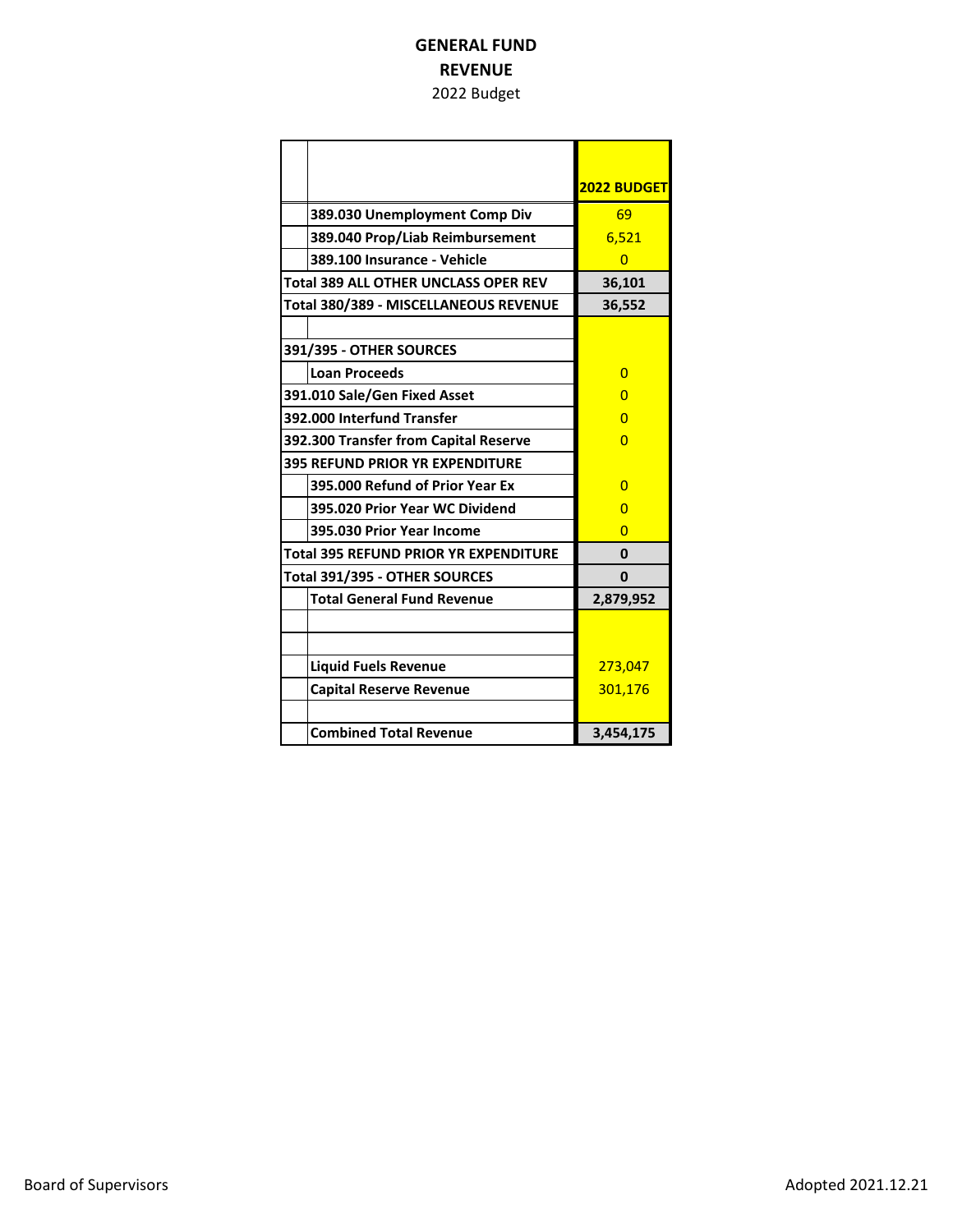|                                           | 2022          |
|-------------------------------------------|---------------|
|                                           | <b>BUDGET</b> |
| 400/409 - GENERAL GOVERNMENT              |               |
| <b>400 Supervisors</b>                    |               |
| 400.110 Supervisors Pay                   | 1,000         |
| 400.161 FICA                              | 77            |
| 400.420 Dues/Subs/Memberships             | 2,700         |
| 400.460 Meetings/Conferences              | 1,100         |
| <b>TOTAL 400 SUPERVISORS</b>              | 4,877         |
| <b>402 CPA/AUDITORS</b>                   |               |
| 402.311 CPA/Audit Services                | 11,700        |
| <b>Total 402 CPA/AUDITORS</b>             | 11,700        |
| <b>403 TAX COLLECTION</b>                 |               |
| 403.100 Real Estate Commission            | 14,500        |
| 403.110 Real Estate Transfer Co           | 2,431         |
| 403.120 EIT Commission                    | 12,070        |
| 403.140 LST Commission                    | 1,024         |
| 403.161 FICA                              | 1,188         |
| 403.240 Tax Collection Supplies           | 1,000         |
| 403.300 Real Estate Tax Refund            | 1,000         |
| <b>Total 403 TAX COLLECTION</b>           | 33,213        |
| <b>404 SOLICITOR/LEGAL SERVICES</b>       |               |
| 404.314 Legal Services                    | 25,000        |
| <b>Total 404 SOLICITOR/LEGAL SERVICES</b> | 25,000        |
| <b>405 ADMINISTRATION</b>                 |               |
| <b>LABOR</b>                              |               |
| 405.120 Township Mgr Wages                | 63,000        |
| 405.122 Secretary/Treas Wages             | 60,000        |
| 405.156 Health Insurance                  | 30,015        |
| 405.157 Dental Insurance                  | 1,380         |
| 405.158 Life/ST/LT Disability             | 989           |
|                                           |               |
| 405.160 Pension                           | 12,452        |
| 405.161 FICA                              | 9,409         |
| 405.162 UC Tax                            | 400           |
| 405.354 Workers' Comp Insurance           | 263           |
| <b>TOTAL LABOR</b>                        | 177,908       |
| 405.200 Office Supplies                   | 3,605         |
| 405.213 Copier Printing                   | 1,803         |
| 405.260 Minor Equipment                   | 515           |
| 405.330 Travel - Mileage                  | 361           |
| 405.341 Advertising                       | 2,060         |
| 405.350 Bonding                           | 644           |
| 405.420 Due/Subs/Memberships              | 3,090         |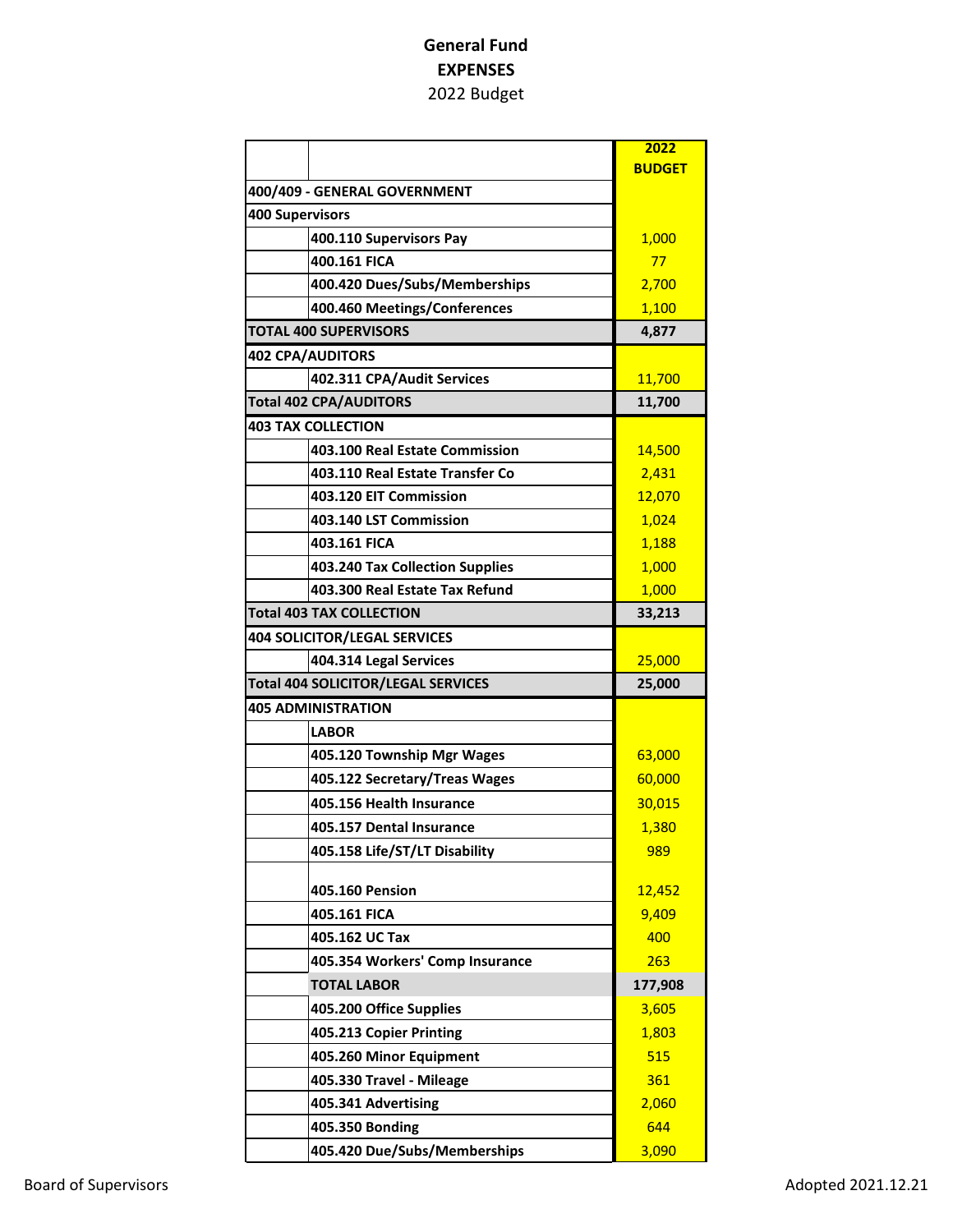|                                            | 2022           |
|--------------------------------------------|----------------|
|                                            | <b>BUDGET</b>  |
| <b>405.421 Training</b>                    | 4,635          |
| 405.460 Meetings/Conferences               | 2,575          |
| <b>TOTAL O&amp;M - ADMIN</b>               | 19,287         |
| <b>Total 405 ADMINISTRATION</b>            | 197,195        |
| <b>406 OTHER GEN GOVERNMENT ADMIN</b>      |                |
| 406.190 Payroll Services                   | 2,200          |
| 406.191 PCOR Fees                          | 77             |
| 406.192 Transitional Reinsurance Fee       |                |
| 406.210 Newsletter/Printing                | 1,530          |
| 406.320 Telephone                          | 3,774          |
| 406.324 Wireless Phones                    | 643            |
| 406.325 Postage                            | 2,550          |
| 406.390 Financial Services                 | $\overline{0}$ |
| <b>Total 406 OTHER GEN GOVERMENT ADMIN</b> | 10,773         |
| <b>407 IT-NETWORKING SERVICES</b>          |                |
| 407.262 Comp Soft/Hardware Rep             | 12,000         |
| 407.322 Internet Fees                      | 1,673          |
| 407.480 Web Design/Admin                   | 500            |
| 407.481 Work Management Software           | 5,000          |
| Total 407 IT-NETWORKING SERVICES           | 19,173         |
| <b>408 ENGINEERING SERVICES</b>            |                |
| 408.310 Engineer                           | 8,000          |
| <b>Total 408 ENGINEERING SERVICES</b>      | 8,000          |
| 409 GEN GOV BLDG/PLANT                     |                |
| 409.200 Bldg Supplies                      | 2,550          |
| 409.230 Heating Fuel                       | 3,930          |
| 409.239 Propane - Garage                   | 1,786          |
| 409.260 Minor Equipment                    | 510            |
| 409.321 Phone System                       | 0              |
| 409.361 Electric                           | 5,508          |
| 409.370 Building Repairs/Maint             | 5,100          |
| 409.375 Knecht's Bridge Alarm              | 344            |
| 409.440 Sanitation Service                 | 4,635          |
| 409.550 Cleaning Services                  | 7,903          |
| 409.600 Capital Minor Improvement          | $\overline{0}$ |
| 409.601 Special Projects-Bldg              | 0              |
| <b>Total 409 GEN GOV BLDG/PLANT</b>        | 32,266         |
| TOTAL 400/409 - GENERAL GOVERNMENT         | 342,196        |
| 410/419 - PUBLIC SAFETY                    |                |
| <b>410 POLICE</b>                          |                |
| <b>LABOR</b>                               |                |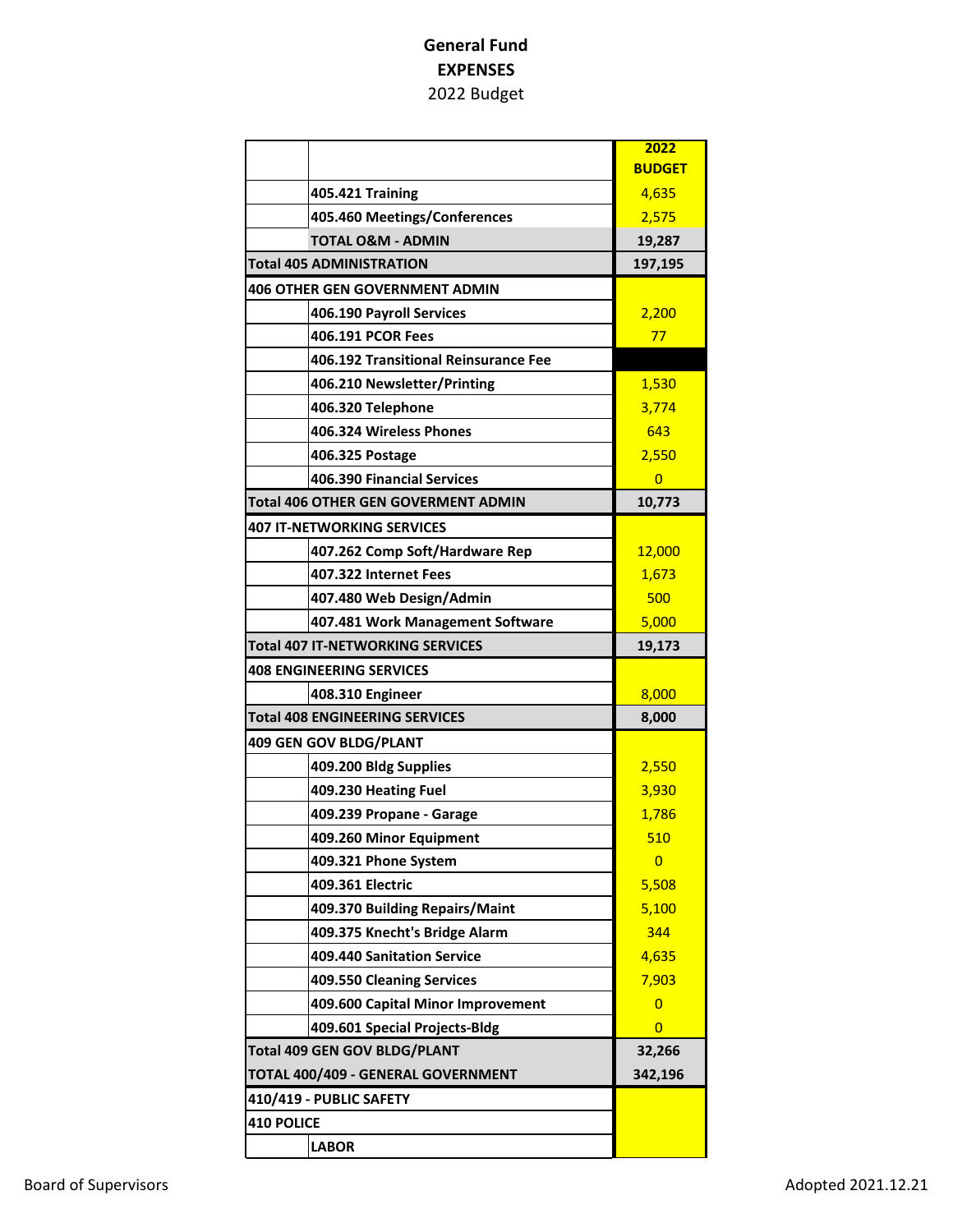|                                   | 2022           |
|-----------------------------------|----------------|
|                                   | <b>BUDGET</b>  |
| 410.120 Chief's Wages             | 100,900        |
| 410.122 Officers' Wages           | 250,597        |
| 410.140 Secretary Wages           |                |
| 410.156 Health Insurance          | 109,146        |
| 410.157 Dental Insurance          | 4,746          |
| 410.158 Life/ST/LT Disability     | 2,108          |
| <b>410.160 Pension</b>            | 100,000        |
| 410.161 FICA                      | 28,259         |
| 410.162 UC Tax                    | 1,181          |
| 410.179 Longevity & Education Pay | 5,900          |
| 410.180 Chief's OT                | $\overline{0}$ |
| 410.181 Officers' OT              | 12,000         |
| 410.186 Uniform Allowance         | 2,000          |
| 410.354 Workers' Comp Insurance   | 15,200         |
| <b>TOTAL LABOR - POLICE</b>       | 632,037        |
| 410.200 Office Supplies           | 750            |
| 410.210 Operating Supplies        | 2,040          |
| 410.213 Copier Printing           | 400            |
| 410.231 Vehicle Fuel              | 13,650         |
| 410.238 Clothing & Uniforms       | 1,530          |
| 410.260 Minor Equipment           | 7,071          |
| 410.262 Comp Soft/Hardware Rep    | 5,100          |
| 410.310 Contracted Services       | 5,100          |
| 410.314 Police/Legal              | 1,530          |
| 410.324 Wireless Phones           | 5,814          |
| 410.330 Travel - Mileage          |                |
| 410.370 Vehicle Repair            | 6,120          |
| 410.420 Dues/Subs/Memberships     | 2,550          |
| 410.421 Training                  | 4,590          |
| 410.451 D.A.R.E. Expenses         |                |
| 410.452 Donation Expenses         |                |
| 410.740 Capital Expenditure       | 1,000          |
| 471.300 Police Veh Principal      |                |
| 472.300 Police Veh Interest       |                |
| 471.310 Radio Equip Principal     |                |
| 472.310 Radio Equip Interest      |                |
| <b>TOTAL O&amp;M - POLICE</b>     | 57,245         |
| <b>Total 410 POLICE</b>           | 689,281        |
| <b>411 FIRE COMPANY</b>           |                |
| 411.100 Fire Marshal              | $\overline{0}$ |
| 411.354 Workers' Comp             | 13,007         |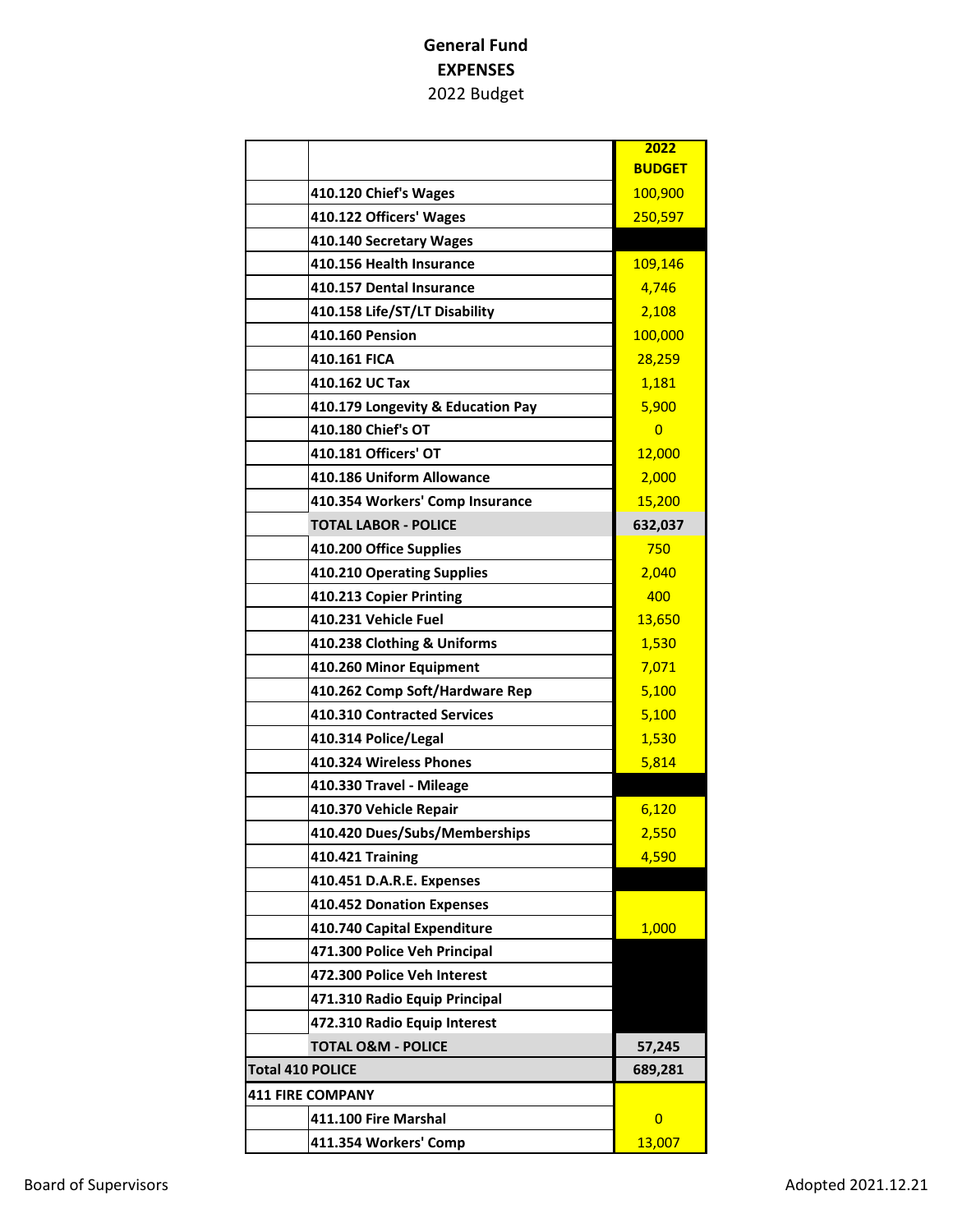|                                            | 2022          |
|--------------------------------------------|---------------|
|                                            | <b>BUDGET</b> |
| 411.500 Contributions                      | $\mathbf{0}$  |
| 411.540 Foreign Fire Relief                | $\mathbf{0}$  |
|                                            |               |
| 411.546 Foreign Fire Relief - Coopersburg  | 3,870         |
| 411.545 Foreign Fire Relief - Haycock      | 774           |
|                                            |               |
| 411.544 Foreign Fire Relief - Richlandtown | 3,870         |
| 411.543 Foreign Fire Relief - Shelly       | 5,031         |
|                                            |               |
| 411.542 Foreign Fire Relief - Springtown   | 25,157        |
| 411.550 SVFC Contributions                 | 132,301       |
| 411.551 Richland Township Fire & Rescue    | 12,096        |
| 411.552 Haycock Fire Company               | 390           |
| 411.554 Richlandtown Fire Company          | 1,974         |
| 411.555 Coopersburg Volunteer Fire Company | 1,974         |
| 471.000 Fire Truck Loan Principal          | 11,326        |
| 472.000 Fire Truck Loan Interest           | 257           |
| <b>Total 411 FIRE COMPANY</b>              | 212,027       |
| <b>412 AMBULANCE/RESCUE</b>                |               |
| 412.540 EMS Contributions                  | 86,199        |
| <b>Total 412 AMBULANCE/RESCUE</b>          | 86,199        |
| 414 ZONING & PLANNING                      |               |
| <b>PLANNING</b>                            |               |
| 414.110 Planning Commission                | 2,100         |
| 414.3130 Engineer - Planning               | 4,000         |
| 414.3140 Legal - Planning                  | 3,570         |
| 414.345 Ordinance Revisions                | 5,100         |
| 414.4200 Dues/Sub/Mem - Planning           |               |
| 414.4210 Training - Planning               | 0             |
| <b>TOTAL - PLANNING</b>                    | 14,770        |
| <b>LABOR</b>                               |               |
| 414.122 Zoning Officer                     | 42,000        |
| 414.141 Plan Secy/Ass't Zoning             | 39,520        |
| 414.156 Health Insurance                   | 22,842        |
| 414.157 Dental Insurance                   | 1,681         |
| 414.158 Life/ST/LT Disability              | 646           |
| 414.160 Pension                            | 8,277         |
| 414.161 FICA                               | 6,236         |
| 414.162 UC Tax                             | 210           |
| 414.186 Uniform Allowance                  | 800           |
|                                            |               |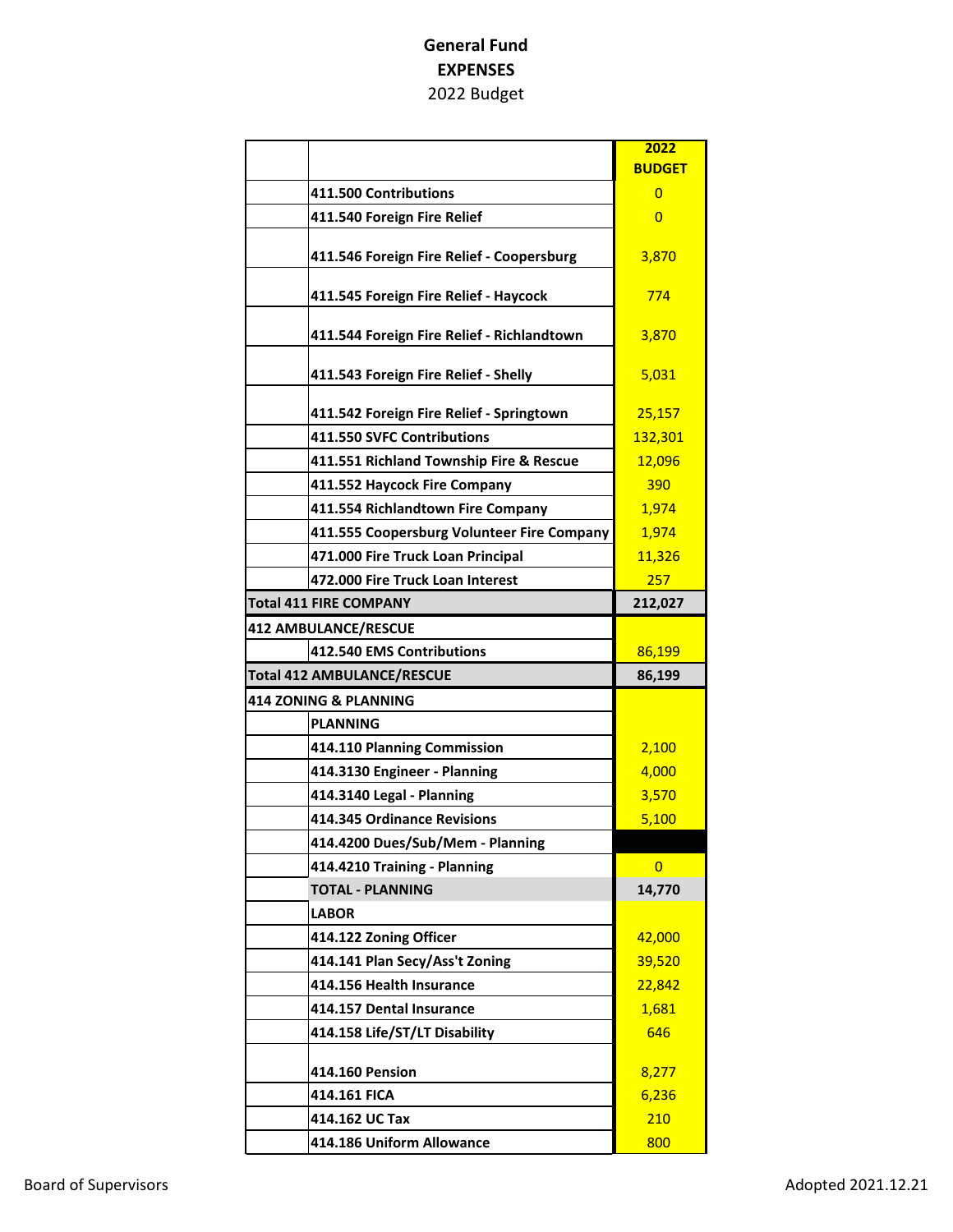|                                        | 2022           |
|----------------------------------------|----------------|
|                                        | <b>BUDGET</b>  |
| 414.354 Workers' Comp Insurance        | 532            |
| TOTAL LABOR - ZONING/PLANNING          | 122,744        |
| 414.1100 ZHB Board/UCC Appeals         | 204            |
| 414.200 Office Supplies                | 222            |
| 414.231 Vehicle Fuel                   | 1,390          |
| 414.260 Minor Equipment                | 255            |
| 414.262 Comp Soft/Hardware Rep         | 3,328          |
| 414.310 Contracted Services            | 47,648         |
| 414.313 Engineer - Zoning              | 3,994          |
| 414.314 Legal - Zoning                 | 4,771          |
| 414.314 ZHB/UCC Board Solicitor        | 2,550          |
| 414.317 ZHB/UCC Stenographer           | 1,020          |
| 414.318 DCED/UCC Quarterly Fees        | 306            |
| 414.330 Travel - Mileage               | 204            |
| 414.341 Advertising                    | 499            |
| 414.342 Printing                       | 55             |
| 414.370 Vehicle Repair                 | 1,500          |
| 414.420 Dues/Subs/Mem - Zoning         | 255            |
| 414.421 Training - Zoning              | 2,000          |
| 414.460 Hearing Expense - Other        | 15,000         |
| 414.490 Enforcement - Zoning           | 7,500          |
| 414.491 Enforcement - Act 537          | 500            |
| 414.492 Stormwater Simplified          | 2,000          |
| <b>TOTAL O&amp;M - ZONING</b>          | 95,201         |
| Total 414 ZONING & PLANNING            | 232,716        |
| <b>415 EMERGENCY MANAGEMENT</b>        |                |
| 415.139 Emergency Mgmt Coordinator     | 2,000          |
| 415.161 FICA                           | 153            |
| 415.162 UC Tax                         | 10             |
| 415.210 COVID-19 expenses              | $\overline{0}$ |
| 415.324 Wireless Phones                | 600            |
| 415.330 Travel - Mileage               | <b>128</b>     |
| 415.530 FEMA projects                  | 80,000         |
| 415.420 Dues/Subs/Memberships          | 125            |
| <b>Total 415 EMERGENCY MANAGEMENT</b>  | 83,016         |
| Total 410/419 - PUBLIC SAFETY          | 1,303,239      |
| 430/439 - PUBLIC WORKS-HIGHWAYS        |                |
| <b>430 HIGHWAYS - GENERAL SERVICES</b> |                |
| <b>LABOR</b>                           |                |
| 430.120 Roadmaster Wages               | 66,206         |
| 430.122 Road Crew Wages                | 161,494        |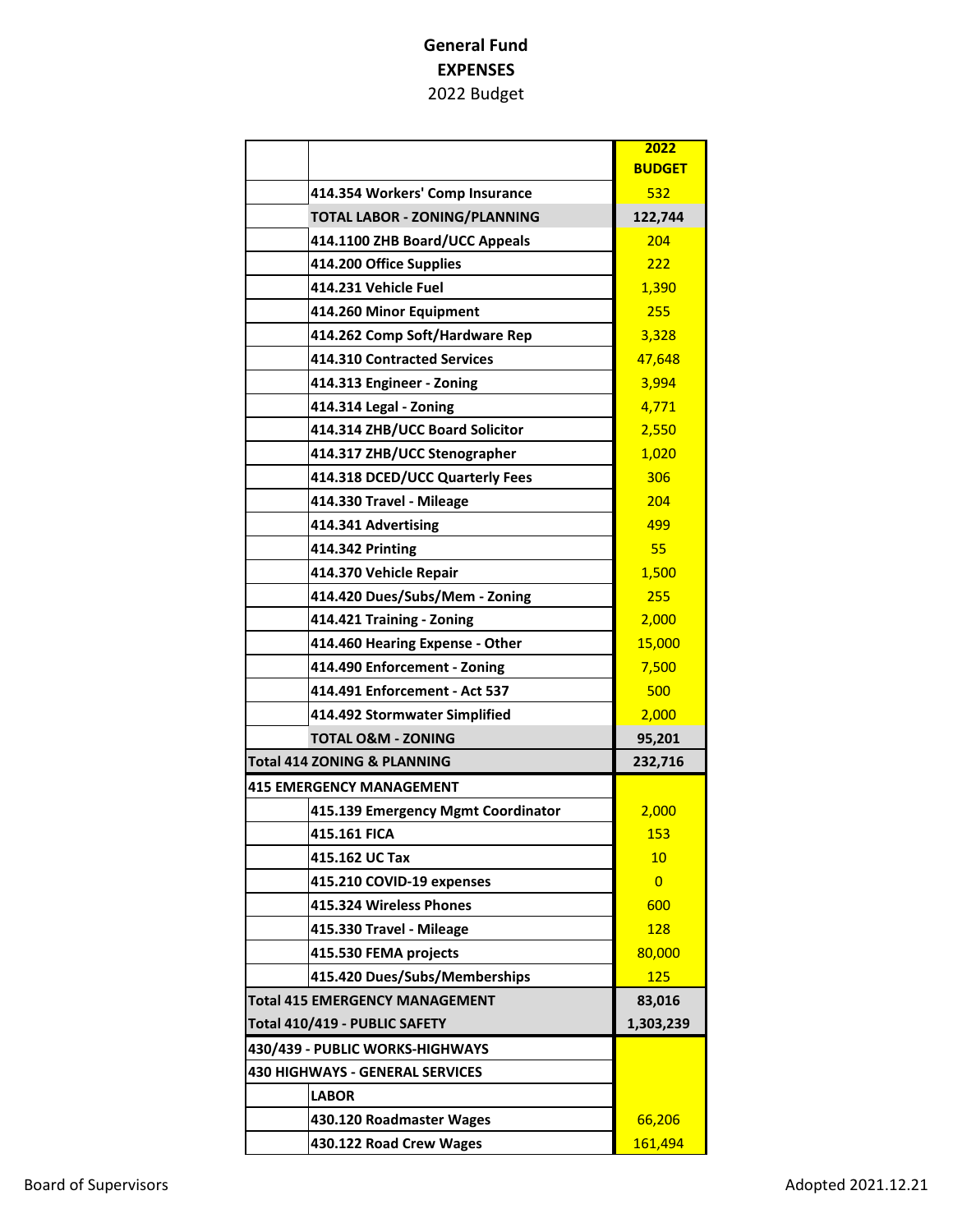|                                              | 2022          |
|----------------------------------------------|---------------|
|                                              | <b>BUDGET</b> |
| 430.150 Part-Time Wages                      | 22,000        |
| 430.156 Health Insurance                     | 80,144        |
| 430.157 Dental Insurance                     | 1,668         |
| 430.158 Life/ST/LT Disability                | 1,810         |
| 430.160 Pension                              | 22,450        |
| 430.161 FICA                                 | 20,211        |
| 430.162 UC Tax                               | 859           |
| 430.180 Roadmaster OT                        | 4,500         |
| 430.181 Road Crew OT                         | 10,000        |
| 430.186 Uniform Allowance                    | 1,600         |
| 430.354 Workers' Comp Insurance              | 13,500        |
| 430.470 CDL Drug/Alcohol Test                | 750           |
| <b>TOTAL LABOR - PUBLIC WORKS</b>            | 407,192       |
| 430.231 Vehicle Fuel                         | 23,400        |
| 430.240 Operating Supplies                   | 2,219         |
| 430.260 Minor Equipment                      | 4,993         |
| 430.324 Wireless Phones                      | 2,132         |
| 430.326 Radios/Communication                 | 166           |
| 430.370 Vehicle Repair                       | 33,000        |
| 430.420 Dues/Subs/Memberships                | 250           |
| 430.421 Training                             | 510           |
| <b>TOTAL O&amp;M - PUBLIC WORKS</b>          | 66,670        |
| <b>Total 430 HIGHWAYS - GENERAL SERVICES</b> | 473,862       |
| 432 HIGHWAYS - SNOW/ICE REMOVAL              |               |
| 432.210 Snow Removal Supplies                | 0             |
| Total 432 HIGHWAYS - SNOW/ICE REMOVAL        | 0             |
| <b>433 HIGHWAYS - TRAFFIC CONTROL</b>        |               |
|                                              |               |
| 433.246 Signs & Street Markings              | 9,000         |
| Total 433 HIGHWAYS - TRAFFIC CONTROL         | 9,000         |
| 437 HIGHWAYS - TOOLS/MACHINERY               |               |
| 437.200 Repair Tools/Supplies                | 5,100         |
| Total 437 HIGHWAYS - TOOLS/MACHINERY         | 5,100         |
| <b>438 HIGHWAYS - STREETS/BRIDGES</b>        |               |
| 438.240 Supplies/Road Materials              | 10,200        |
| 438.310 Contracted Services                  | 15,000        |
| 438.311 Road Line Striping                   | 12,000        |
| 438.336 Equipment Rental                     | 2,040         |
| 438.490 Road Projects                        | 90,000        |
| 438.491 Stormwater Projects                  | 4,000         |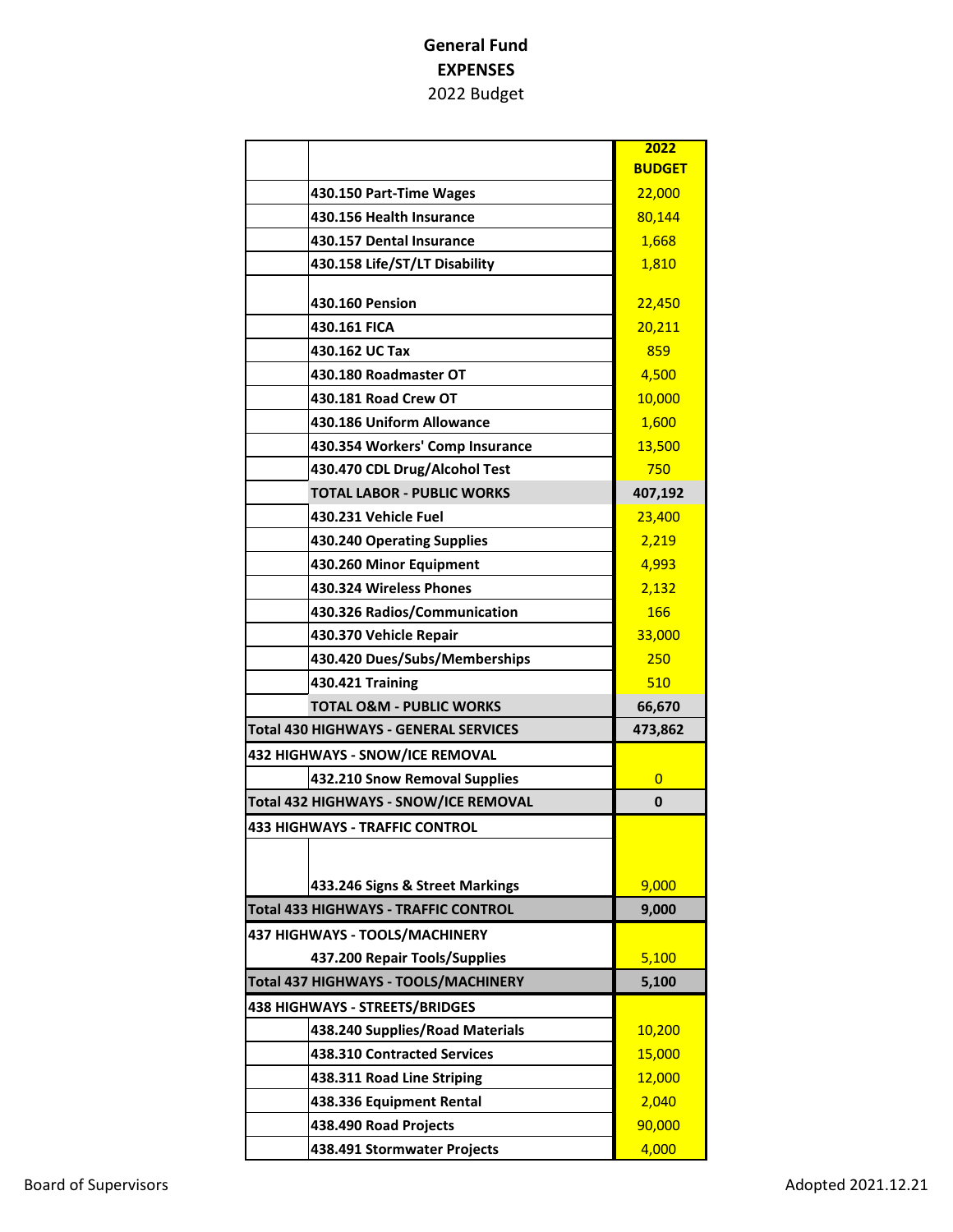|                                              |                                          | 2022          |
|----------------------------------------------|------------------------------------------|---------------|
|                                              |                                          | <b>BUDGET</b> |
|                                              | 438.540 Road Grants                      | 53,000        |
| <b>Total 438 HIGHWAYS - STREETS/BRIDGES</b>  |                                          | 186,240       |
|                                              | Total 430/439 - PUBLIC WORKS-HIGHWAYS    | 674,202       |
| <b>450 CULTURE - RECREATION</b>              |                                          |               |
|                                              | 451.000 Park & Recreation                | 1,620         |
|                                              | 457.000 Community Day                    | 4,050         |
|                                              | 457.540 Silent Auction Donation          | 1,377         |
|                                              | 459.240 Historic Commission              | 2,025         |
|                                              | 459.540 Donation to SPCA                 | 405           |
|                                              | <b>Total 450 CULTURE - RECREATION</b>    | 9,477         |
|                                              | <b>460 COMMUNITY DEVELOPMENT</b>         |               |
|                                              | 461.000 EAC                              | 810           |
|                                              | 461.200 EAC Recycling - Electronic       | 1,418         |
|                                              | 461.210 EAC Recycling -Tires             | 203           |
|                                              | 461.520 Hans Reimann Scholarship         | 1,000         |
|                                              | <b>Total 460 COMMUNITY DEVELOPMENT</b>   | 3,430         |
|                                              | <b>480 MISCELLANEOUS</b>                 |               |
|                                              | 480.000 Miscellaneous                    |               |
|                                              | 480.450 Recycling Grant Data Coll        | 2,500         |
|                                              | 480.540 COVID Relief Projects(ARPA)      | 214,764       |
|                                              | 480.550 PEMA Reimbursed bills            |               |
|                                              | 480.560 CHOP Donation                    |               |
|                                              | 485.000 Litigation                       |               |
|                                              | 489.000 Act 537 Rev                      |               |
|                                              | <b>Total 480 MISCELLANEOUS</b>           | 217,264       |
|                                              | 486 INSURANCE - CASUALTY/SURETY          |               |
| 486.000 Insur - Liab/Prop/Cas                |                                          | 41,340        |
|                                              | 486.700 Unemployment Comp                |               |
|                                              | Total 486 INSURANCE - CASUALTY/SURETY    | 41,340        |
|                                              | 491/492 OTHER FINANCING SOURCES          |               |
|                                              | 491.000 Refund-Prior Year Revenue        |               |
|                                              | 492.000 Interfund Transfers              |               |
|                                              | 492.300 Trans to CAP RESERVE             | 288,805       |
|                                              | 492.500 Transfer Net Proceeds to CAP RES |               |
| <b>Total 491/492 OTHER FINANCING SOURCES</b> |                                          | 288,805       |
| Total 480/492 MISC - OTHER FINANCING         |                                          | 547,408       |
|                                              | <b>Reconciliation Discrepancies</b>      |               |
| <b>TOTAL EXPENSE</b>                         |                                          | 2,879,952     |
|                                              |                                          |               |
|                                              |                                          |               |
|                                              | <b>NET INCOME</b>                        | (0)           |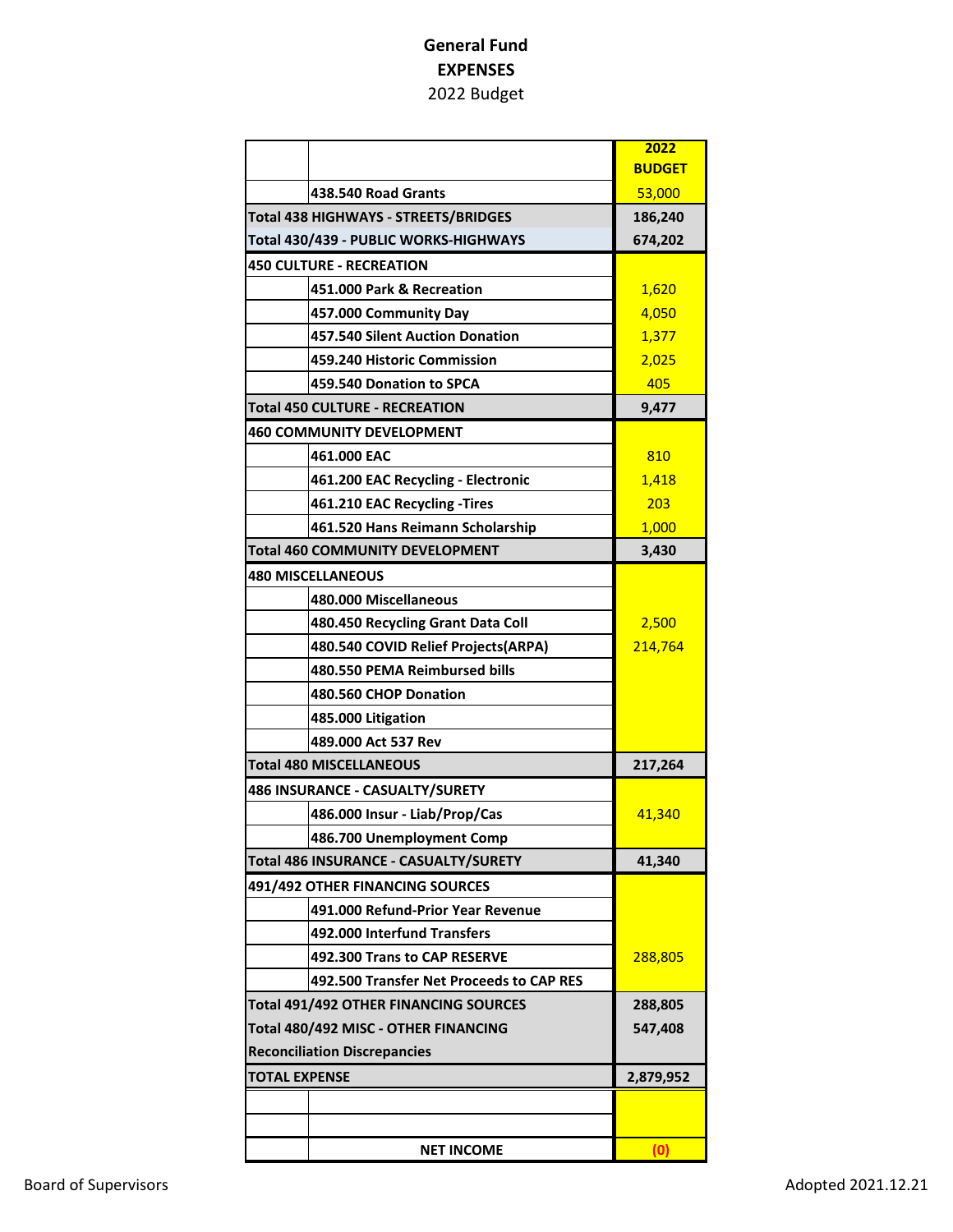| 2022          |
|---------------|
| <b>BUDGET</b> |
|               |
| 798,736       |
| 798,736       |
|               |
|               |
| 350,000       |
| (76, 953)     |
| 415,942       |
| (114, 766)    |
|               |
| 3,645,894     |
| (191, 719)    |
|               |
| 335,227       |
| 258,274       |
| 491,946       |
| 377,180       |
|               |
|               |
| 1,566,922     |
|               |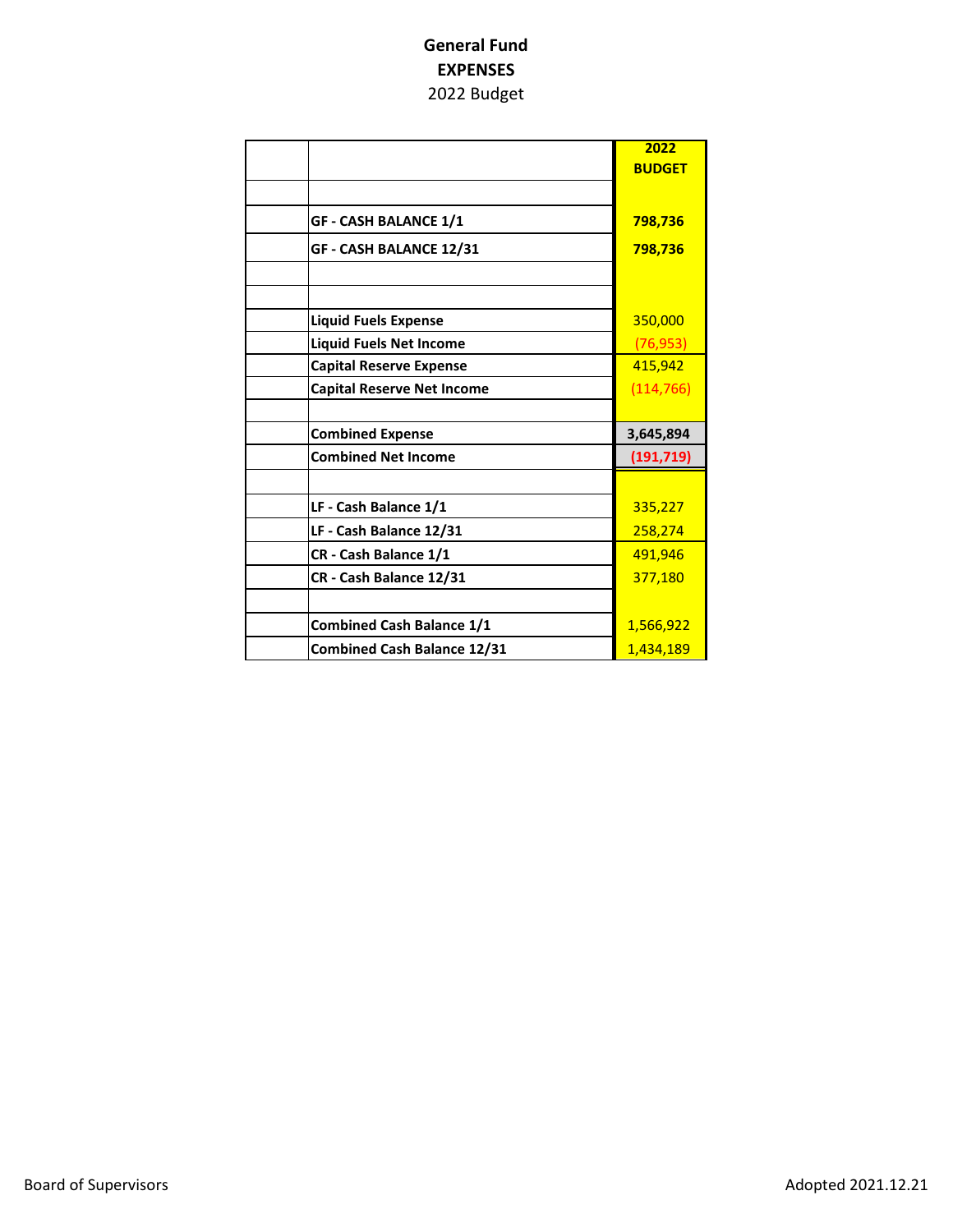# **Liquid Fuels 2022 Revenue/Expense Budget**

|                                        | 2022           |
|----------------------------------------|----------------|
|                                        | <b>Budget</b>  |
| Income                                 |                |
| 100.000 - Beginning Cash               | 335,227        |
| 341.000 - Interest on Checking         | 550            |
| 341.002 - Interest on Savings          |                |
| 355.020 - Liquid Fuels Tax             | 270,377        |
| 355.030 - State Road Turnback          | 2,120          |
| 392.010 - Transfer from General Fund   | $\Omega$       |
| 393.000 - Loan Proceeds                | $\Omega$       |
| 395.000 - Refund of Prior Year Expense |                |
| <b>Total Income</b>                    | 273,047        |
| <b>Expense</b>                         |                |
| 430.740 - Machinery & Equipment        |                |
| 430.741 - JD Loader Principal          |                |
| 430.742 - PIB Loan Principal           |                |
| 430.751 - JD Loader Interest           |                |
| 430.752 - PIB Loan Interest            |                |
| 431.000 - Cleaning Streets/Gutter      |                |
| 432.000 - Snow Removal                 | 50,000         |
| 433.000 - Road Sign/Line Painting      |                |
| 437.000 - Repairs-Tools/Machinery      |                |
| 438.000 - Maint/Rep Roads/Bridges      |                |
| 438.100 - Oil & Chip                   | 200,000        |
| 438.232 - Diesel Fuel                  |                |
| 438.000 - Oil & Chip - Other           | 100,000        |
| 439.000 - Road Construction            | $\overline{0}$ |
| 493.000 - Return of Loan Proceeds      |                |
| <b>Capital Reserve Fund Transfer</b>   |                |
| <b>Total Expense</b>                   | 350,000        |
| <b>Net Income</b>                      | (76, 953)      |
| <b>ENDING CASH</b>                     | 258,274        |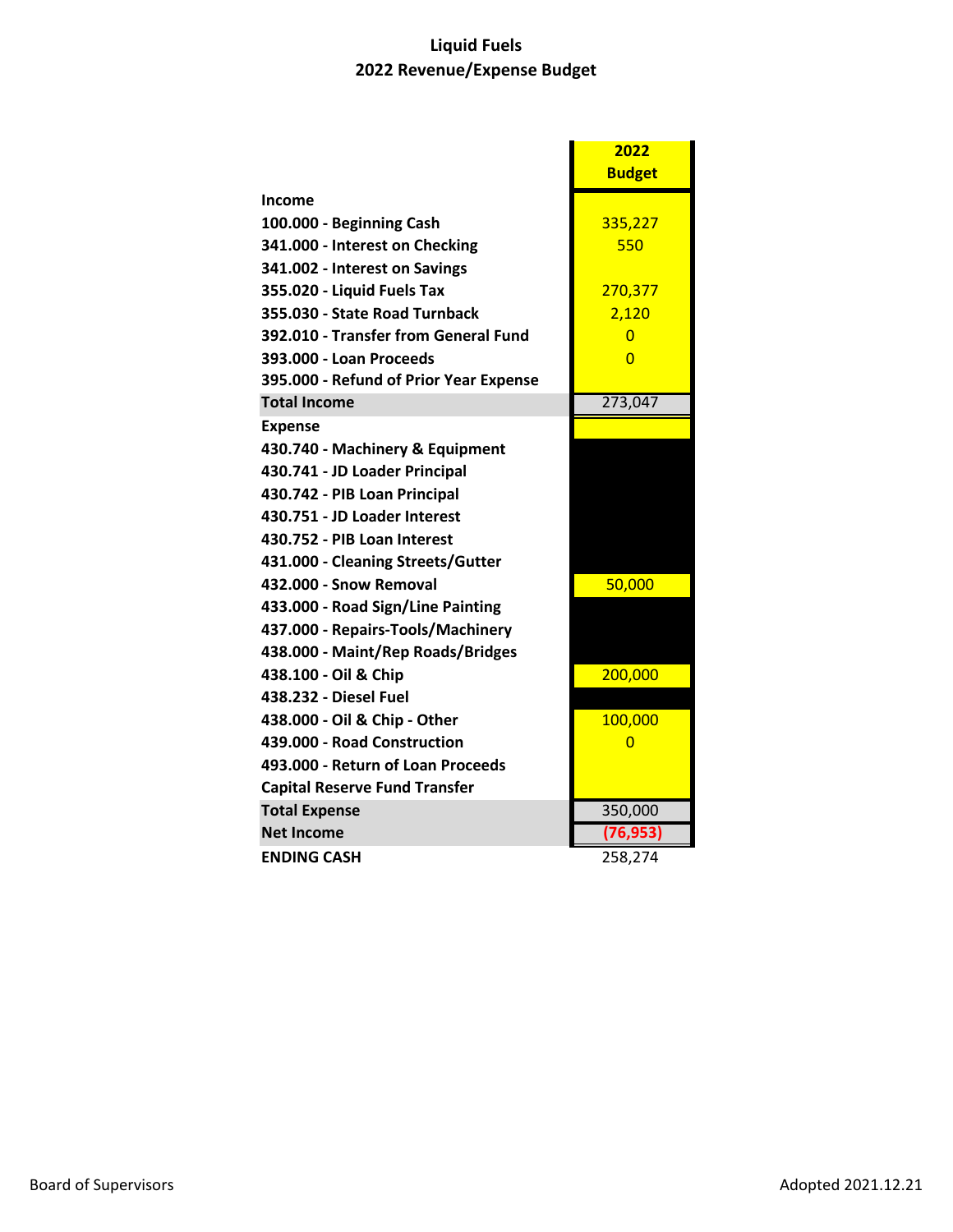#### Capital Reserve 2022 Budget

|                                      | 2022       |
|--------------------------------------|------------|
| <b>Income</b>                        |            |
| 100.000 Beginning Cash               | 479,179    |
| 341.000 Interest                     | 75         |
| 380.000 Insurance                    |            |
| 380.100 Investment Income            | 496        |
| 387.000 Contributions                |            |
| 391.100 Sale of Equipment - ROAD     | 6,800      |
| 391.200 Sale of Equipment - POLICE   | 5,000      |
| 391.300 Sale of Equipment - ADMIN    | 0          |
| 391.400 Sale of Equipment - BUILDING | 0          |
| 392.000 Transfer from GF - Reserve   |            |
| 392.100 Transfer from GF - Road      | 202,259    |
| 392.200 Transfer from GF - Police    | 15,857     |
| 392.300 Transfer from GF - Admin     | 26,689     |
| 392.400 Transfer from GF - Building  | 44,000     |
| 395.000 Transfer from Other Funds    |            |
| <b>Total Income</b>                  | 301,176    |
|                                      |            |
| <b>Expense</b>                       |            |
| <b>RESERVE</b>                       |            |
|                                      |            |
| <b>ADMIN</b>                         |            |
| Equipment                            | 2,362      |
| Projects                             | 50,000     |
| <b>BUILDINGS</b>                     | 16,104     |
|                                      |            |
| <b>POLICE</b>                        |            |
| <b>Equipment</b>                     | 45,788     |
| Projects                             |            |
| <b>ROAD</b>                          |            |
| Projects                             | 0          |
| <b>Equipment</b>                     | 301,688    |
| <b>Road Paving</b>                   | 0          |
|                                      |            |
| 492.100 Transfer to General Fund     | 0          |
| <b>Total Expense</b>                 | 415,942    |
| <b>Net Income</b>                    | (114, 766) |
| <b>Ending Cash</b>                   | 364,413    |